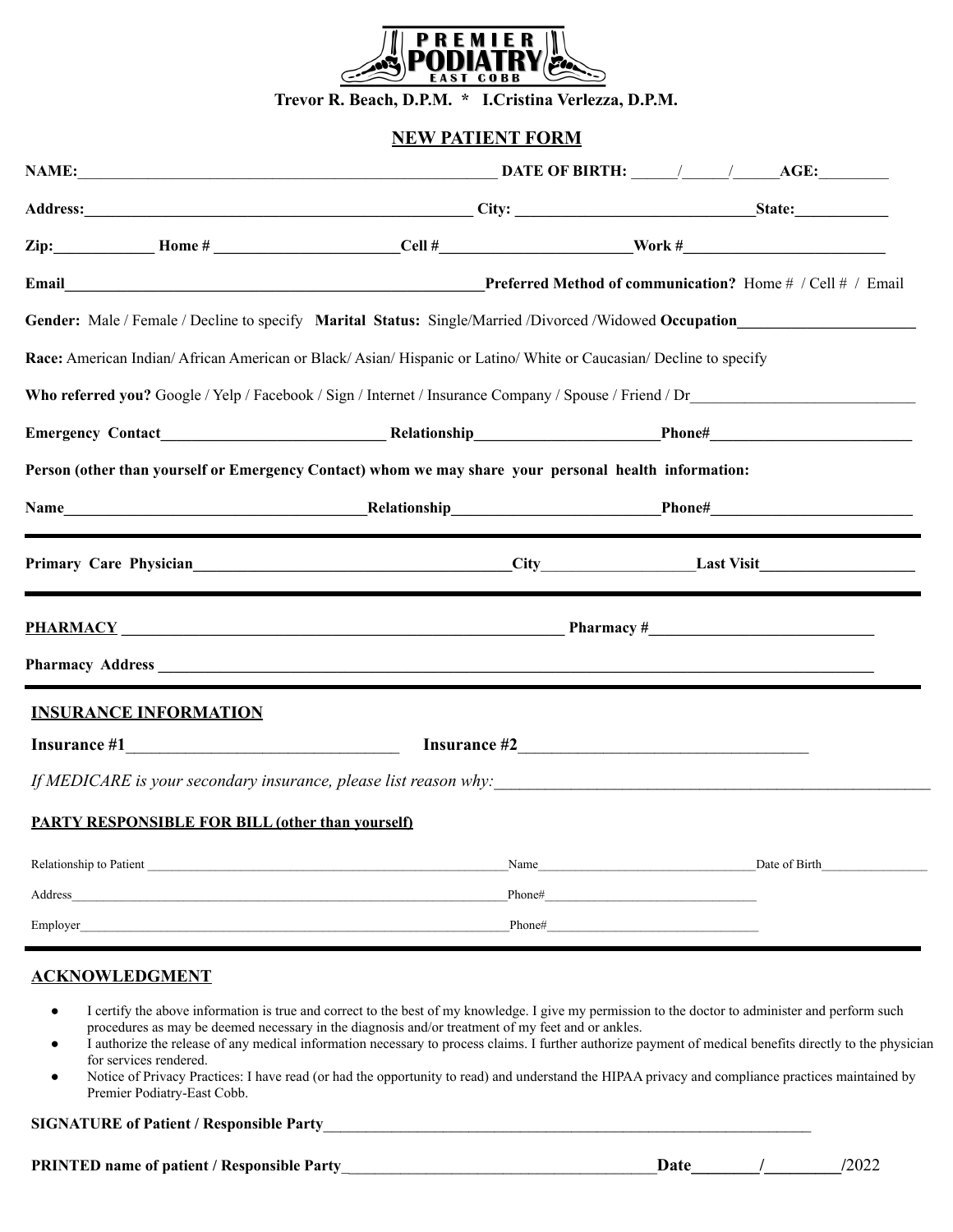# **Premier Podiatry-East Cobb PATIENT FINANCIAL POLICY**

Your understanding of our financial policies is an essential element of your care and treatment. A copy of this document is available upon request. If you have any questions, please discuss them with our front office staff. **PATIENTS MUST INITIAL ALL LINES AND PRINT/SIGN NAME AT THE BOTTOM OF THIS DOCUMENT.**

- **● \_\_\_\_\_\_** *(Initial)* **All applicable co-pays, deductibles and co-insurance and/or non-covered services are due at time of service. These amounts are estimates given to us by your insurance company based on our contract with them. Once the claims have been adjudicated by your ins. company, there is a possibility that you may end up receiving a balance statement or a refund check.**
- **\_\_\_\_\_\_** *(Initial)* **There are NO refunds or exchanges for supplies and medical equipment purchased in the office. ALL SALES ARE FINAL. NO EXCEPTIONS.** Unfortunately, not every supply prescribed works for all patients, but we strive to ensure we make every effort to have a satisfactory outcome.
- **\_\_\_\_\_\_** *(Initial)* There is a **\$25.00** fee for **no-shows** or **cancellations** made less than 24 hours in advance.
- *(Initial)* As our patient, you are responsible for all authorization/referrals needed to **seek treatment in this office.**
- *(Initial)* All health plans are not the same and do not cover the same services. In the event your health plan determines a service to be "not covered", or you do not have authorization, you will be responsible for the complete charge. *We will attempt to verify benefits for some specialized services or referrals, however, you remain responsible for charges to any service rendered. Patients are encouraged to contact their plans for clarification of benefits prior to services rendered.*
- **\_\_\_\_\_\_** *(Initial)* **Your insurance policy is a contract between you and your insurance company.** As a courtesy, we will file your insurance claim for you if you assign the benefits to the doctor. In other words, you agree to have your insurance company pay the doctor directly. If your insurance company does not pay the practice within a reasonable period, we will have to look to you for payment.
- *(Initial)* Your insurance company may request information from you before processing a claim, and it is your responsibility to comply with their request. **Failure to comply may result in denial of your claim, and you will be responsible for all charges incurred.**
- *(Initial)* You **must** inform the office of all-insurance changes and authorizations/referral requirements. In the event the office is not informed, you will be responsible for any charges denied.
- *(Initial)* For Workers Compensation patients: we require a verified authorization from your insurance carrier prior to your initial visit. If your claim is denied you are responsible for payment in full.
- *(Initial)* **Past due accounts** are subject to collection proceedings. All costs incurred including, but not limited to, collection fees, attorney fees and court fees shall be your responsibility in addition to the balance due this office. **A 25% increase will be added to all patient accounts that are moved to a collection status.**
- **\_\_\_\_\_\_** *(Initial)* There is a service fee of **\$25.00** for **all returned checks.**

Signature of Patient/Responsible Party:<br>
and the contract of Patient/Responsible Party:<br>
and the contract of Patient/Responsible Party:

**Printed Name of Patient/Responsible Party:**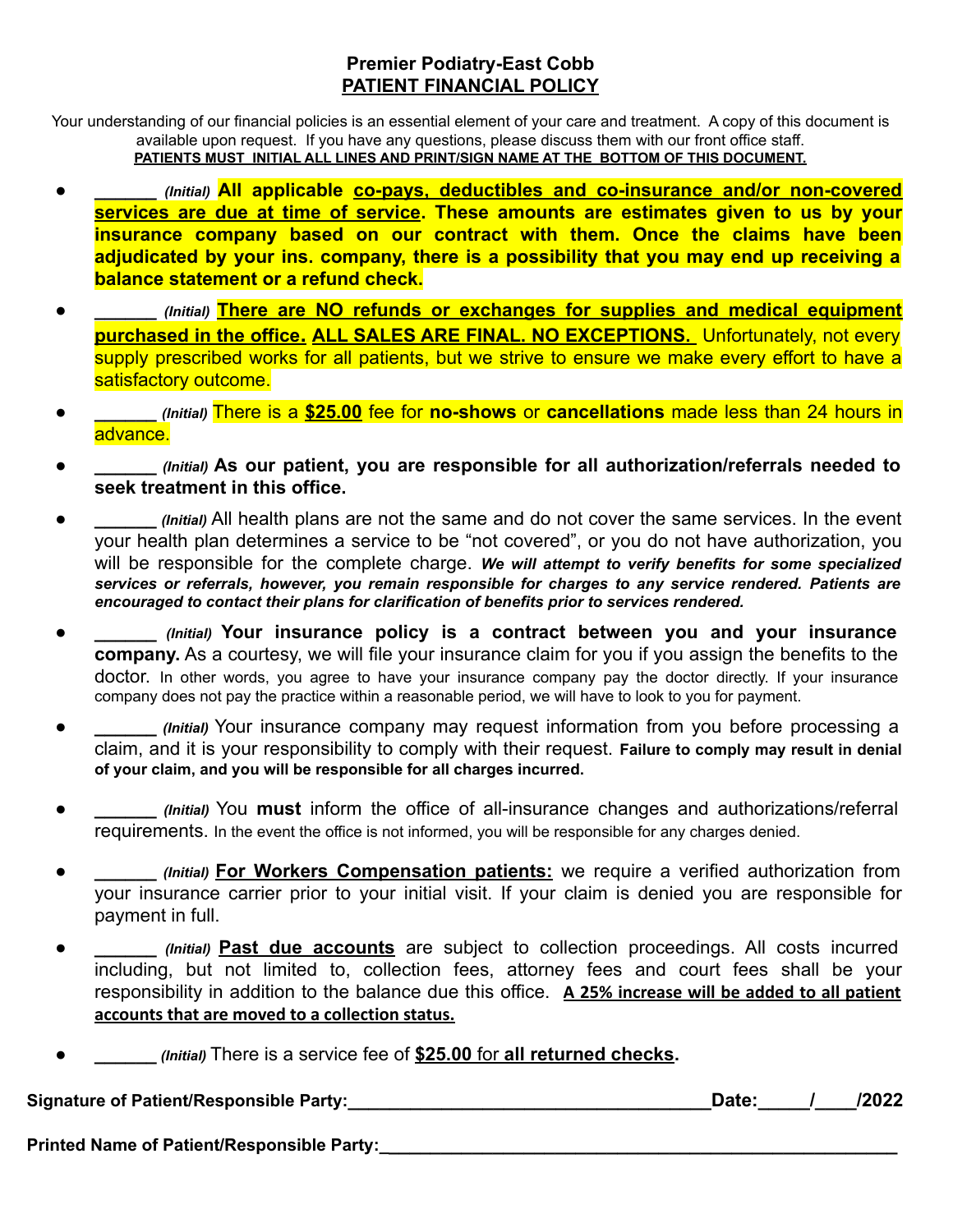| Referred bv: |  |  |
|--------------|--|--|
|              |  |  |



*BP \_\_\_\_\_/\_\_\_\_\_*

#### **Trevor R. Beach, D.P.M. \* I.Cristina Verlezza, D.P.M.** *PR\_\_\_\_\_* **NAME:\_\_\_\_\_\_\_\_\_\_\_\_\_\_\_\_\_\_\_\_\_\_\_\_\_\_\_\_\_\_\_\_\_\_\_\_\_\_\_\_\_\_\_\_\_\_\_ DATE OF BIRTH: \_\_\_\_\_\_/\_\_\_\_\_\_\_/\_\_\_\_\_\_\_\_ AGE:\_\_\_\_\_\_\_\_\_\_ REASON FOR TODAY'S VISIT** *(circle what applies)* **RIGHT LEFT**  $\overline{M}$  $\overline{\mathsf{M}}$ Heel Pain Plantar Fasciitis Ingrown Toenail Warts Neuroma *(Pinched nerve)* Fractures F Nail Fungus Athlete's foot Bunion Ĺ Hammertoes Callus Ankle Pain **Other :\_\_\_\_\_\_\_\_\_\_\_\_\_\_\_\_\_\_\_\_\_\_\_\_\_\_\_\_\_\_\_\_\_\_\_\_\_\_\_\_\_\_\_\_\_\_\_\_\_\_\_\_\_\_\_\_\_ Pain Type:** Aching / Throbbing / Shooting / Sharp / Stabbing **Pain Score:** \_\_\_\_\_\_\_ (**0**-*No pain*; **10**- *The worst pain you have ever felt*) When did this problem begin? **What caused it?\_\_\_\_\_\_\_\_\_\_\_\_\_\_\_\_\_\_\_\_\_\_\_\_\_\_\_\_\_\_\_\_\_\_\_\_\_\_\_\_\_\_\_\_\_\_\_\_\_ (circle area that applies to your visit)**What types of treatment(s) have you tried? *What is your:* Height *Phoe Size Weight* **MEDICAL HISTORY** *(Past and/or Current-Check to those that apply)*  $\bigcirc$ Depression  $\bigcirc$ Sickle Cell Disease ◯ Anemia ◯ Hyperthyroidism  $\bigcirc$ Acid Reflux Seizures ◯ ◯ Drug Abuse ◯ Kidney Disease ◯ ADHD ◯ Epilepsy ◯ ◯ Varicose Veins Liver Disease Blood Clots - year: ◯ Alcohol Abuse ◯ ◯ ◯ Fibromyalgia Lupus Heart Problems - Specify: ◯ Anxiety ◯ Glaucoma ◯ Migraines ◯  $\bigcirc$ ◯ Asthma ◯ Gout Osteoarthritis ◯ Stroke - year\_\_\_\_\_\_\_\_\_\_\_\_\_\_\_\_\_\_\_\_\_\_\_\_\_\_ Auto Immune Disease High Blood Pressure **Osteoporosis** ◯ ◯ ◯ ◯ Cancer - Type: Vear: Blood Disorders High Cholesterol Psoriasis ◯ ◯ ◯ ◯ Cataracts ◯ Hepatitis A, B, C ◯ Peripheral Vascular Disease ◯ Diabetes - Circle: Type I or II - for\_\_\_\_\_\_ yrs? Charcot Joint HIV/AIDS Rheumatoid Arthritis Neuropathy ◯ ◯ ◯ ◯ Cramps-Leg/foot  $\bigcap$ Hypothyroidism  $\bigcap$ Stomach Ulcers ◯ Other: **\*\*\*IF DIABETIC\*\*\*** *Doctor who manages your diabetes? City Date last seen* 1 120 Blood Glucose this Morning Last Hemoglobin A1C *Last Eye exam (mm/dd/yy)\_\_\_\_\_\_\_/\_\_\_\_\_\_\_/\_\_\_\_\_\_\_ Any of these symptoms in your feet?* Tingling / Numbness / Burning **SURGICAL HISTORY** *(Check those that apply)* **Year Year Year Year** ◯ Angioplasty ◯ Carotid Artery ◯ Hernia repair ◯ Vein Ligation ◯ Appendectomy ◯ Cataract ◯ Cataract ◯ Kidney surgery ◯ Foot surgery ◯ Ankle surgery ◯ Ankle surgery ◯ D D & C ◯ Ankle surgery ◯ D & C ◯ Mastectomy ◯ Metal in Body ◯ Arterial By-pass

Other:\_\_\_\_\_\_\_\_\_\_\_\_\_\_\_\_\_\_\_\_\_\_\_\_\_\_\_\_\_\_\_\_\_\_\_\_\_\_\_\_\_\_\_\_\_\_\_\_\_\_\_\_\_\_\_\_\_\_\_\_\_\_\_\_\_\_\_\_\_\_\_\_\_\_\_\_\_\_\_\_\_\_\_\_\_\_\_\_\_\_\_\_\_\_\_\_\_\_\_

◯ Back surgery ◯ Hysterectomy ◯ Prostate surgery ◯ ◯ Breast Biopsy ◯ Hip surgery ◯ Tonsillectomy ◯ ◯ C-section ◯ Knee Surgery ◯ Stents (heart/legs) ◯